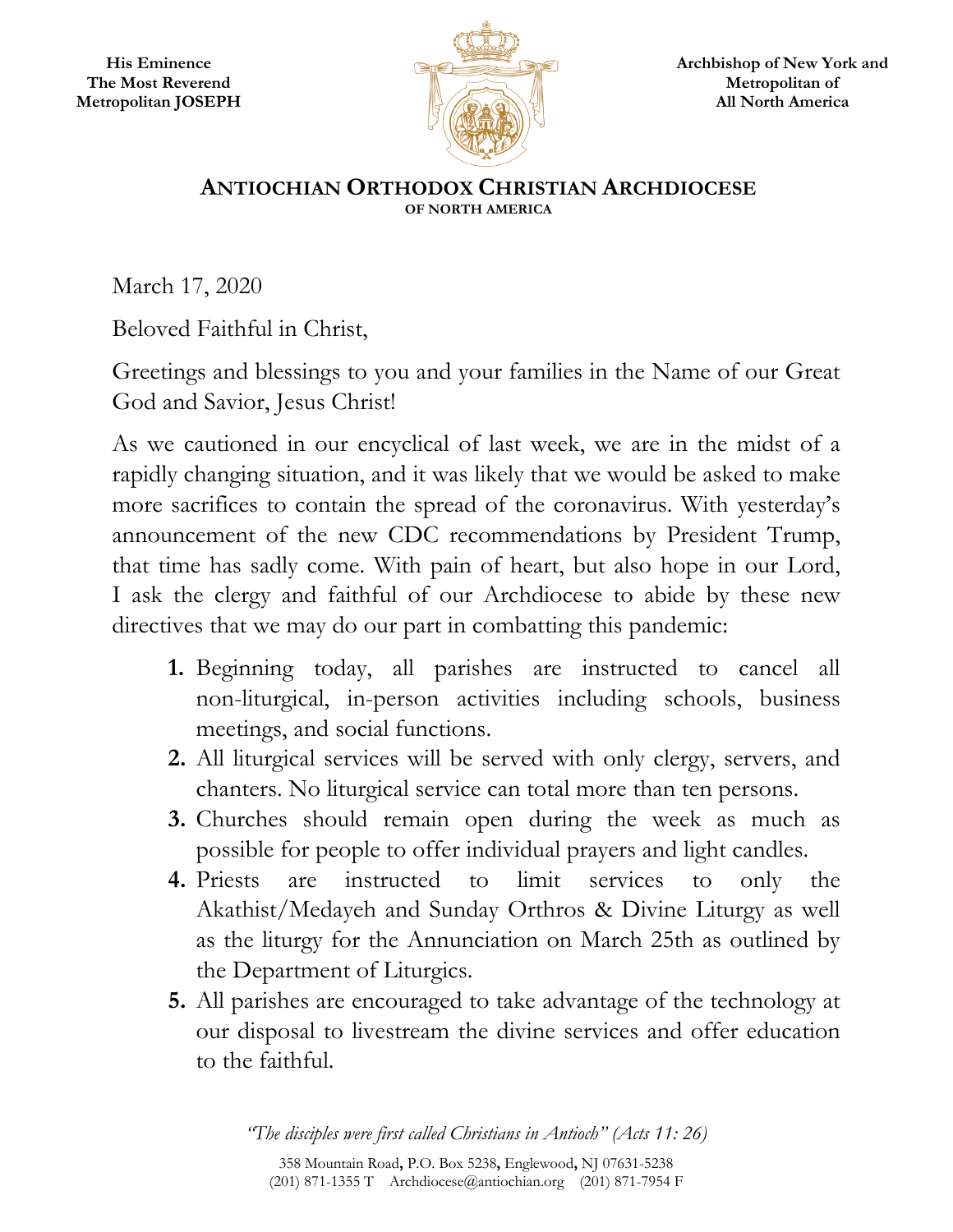- **6.** The Archdiocese will provide service texts for the faithful to pray at home during this time of social distancing. Please see the **Liturgics section** of our website for the new offerings.
- **7.** All measures to ensure the cleaning and sanitizing of the church must continue even though we are limiting our numbers of faithful in attendance.
- **8.** Funerals must be limited to the guidelines set by our civil authorities.
- **9.** Baptisms should be postponed except for cases of emergency.
- **10.** Finally, we pray that by implementing these measures in coordination with our civil authorities, we can hasten the time when it will be safe to return to a full liturgical life in church, and, God willing, save lives at the same time.

While we hoped that these kinds of measures would be unnecessary, I ask that we keep in the mind the example of the monastic rule kept by the brotherhood of St. Zosimas described in the Life of St. Mary of Egypt:

*After crossing the Jordan, they all scattered far and wide in different directions. And this was the rule of life they had, and which they all observed — neither to talk to one another, nor to know how each one lived and fasted. If they did happen to catch sight of one another, they went to another part of the country, living alone and always singing to*  God, and at a definite time eating a very small quantity of food. In this way they spent *the whole of the Great Fast and used to return to the monastery a week before the Resurrection of Christ, on the eve of Palm Sunday. Each one returned having his own conscience as the witness of his labor, and no one asked another how he had spent his time in the desert. Such were the rules of the monastery.* 

Although our time of social distancing is not quite the same type of asceticism, let us treat it as a sacrificial offering of love to God and our neighbor. We hope that this will be a time reminiscent of the home churches of the early days of Christianity and that there may be a hidden blessing of families being together to pray and nurture one another in the Faith. Let us continue our work of prayer, repentance, and almsgiving during this time, and beseech God to grant us to come together once again,

> *"The disciples were first called Christians in Antioch" (Acts 11: 26)*  358 Mountain Road**,** P.O. Box 5238**,** Englewood**,** NJ 07631-5238 (201) 871-1355 T Archdiocese@antiochian.org (201) 871-7954 F